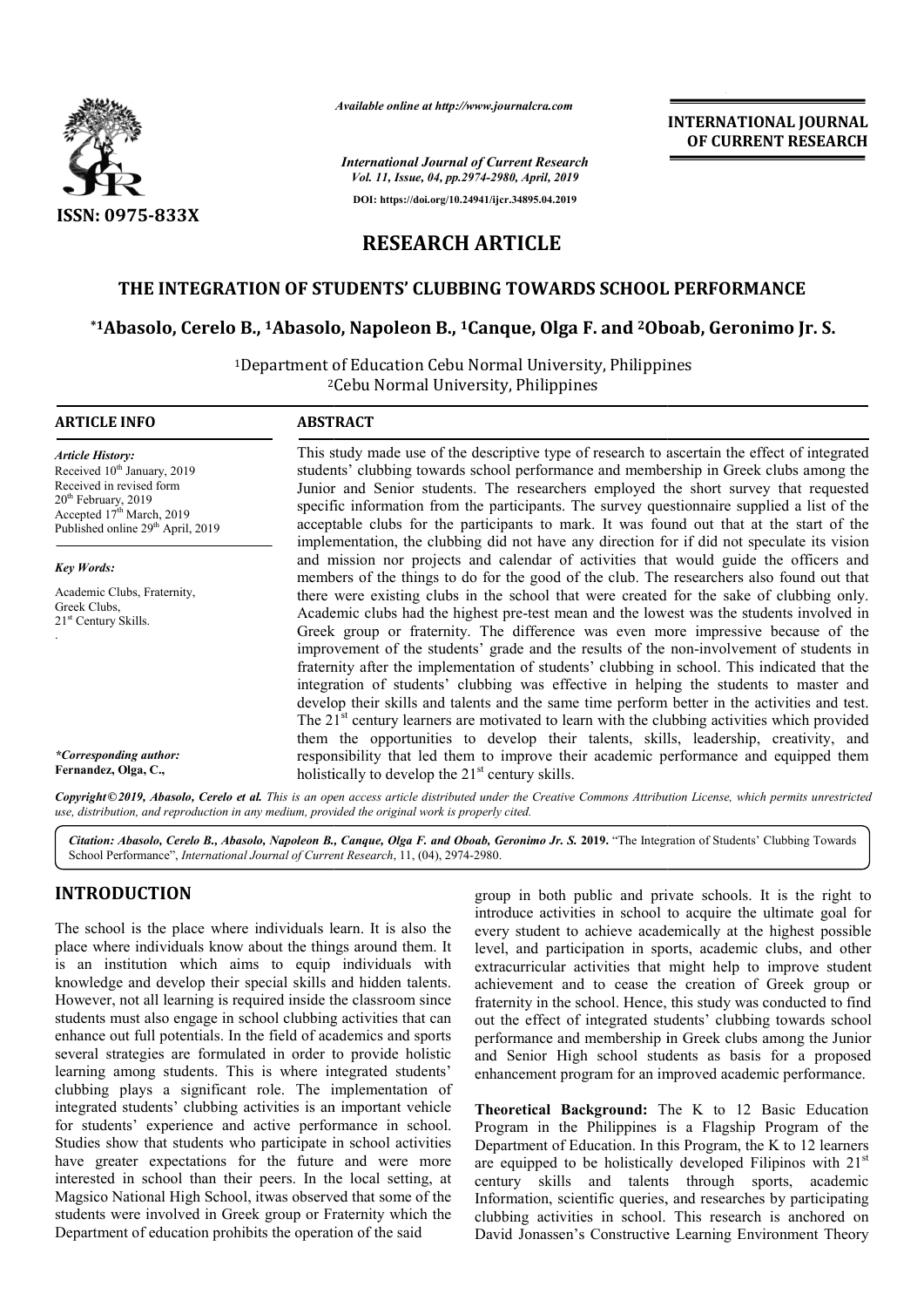and was expanded by Cognitivists Theory of Jerome Bruner. The goal of Jonassen's Constructivists Learning Environment Theory (as cited by Simonson, 2010) is to engage learners in active, constructive, cooperative, and reflective learning activities. Integrated students' clubbing activities are intended to engage and facilitate cognitive processing. Cognitive activities support learners in a variety to cognitive processing tasks like sports, singing, dancing and other academic activities to develop the skills and talents of the students. On the other hand, Cognitivist Learning Theory of Jerome Bruner (as cited by Thompson, 2010) pays attention to the student as subject and the integrated school clubbing as a mediator. The student is guided to learn through clubbing activities. The learner is also given opportunity to learn through peer tutoring, and generally benefit from the many opportunities afforded them as they developed their talents in sports, skills, leadership and academic performance. The role of integrated clubbing activities is to provide a rich learning environment to students and become a training ground where the minds and hearts of the students, who will become our future professionals and leaders, will be developed.

Constructivist Theory of David Jonassen (2010) is one of the theories that support this study**.** Since integrated clubbing is both a domain of knowledge, skills and talents. This Theory elevates the importance of processes especially the knowledge construction process. Advocates of constructivists stressed that individual constructs are developed through practice and rehearse. Students are therefore given opportunity to guide themselves and to manipulate ideas in academics and generate test hypothesis in other skills. The integrated clubbing activity is a mentor-based designed to increase youth understanding of the social and academic approaches (Skaife & Wellington, 2010).

**Statement of Objectives:** This study assessed the effect of integrating students' clubbing towards school performance and membership in Greek clubs or fraternities among the Junior and Senior students of Magsico National high School, District of San Fernando, Cebu for the S.Y 2018-2019, as the basis for a proposed enhancement program for the performance and membership in Greek club.

## **Specifically, it sought to answer the following subproblems:**

# **What is the status of the school integrated clubbing in terms of**

- Students' clubbing implementation;
- Students' involvement; and
- Students' benefits?
- What is the level of students' performance in:
- Academic Clubs ;
- Performing Clubs ;
- Sports club before and after the Integrated Students' clubbing?

Is there a significant correlation between the involvement of the students' in integrated clubbing and their performance?

Is there a significant difference in the students' performance before and after the implementation of the integrated clubbing activities?

5What are the evidences to show the implementation of the students' clubbing activities?

# **RESULTS AND DISCUSSION**

**Profile of the students' perception on the implementation of clubbing before and after the conduct of the activities:** It can be deduced from the findings that at the start of the implementation, the clubbing did not have any direction for if did not speculate its vision and mission nor projects and calendar of activities that will guide the officers and members of the things to do for the good of the club. The clubs did not even have objectives to tackle and attain to. However, the researcher found out that there were existing clubs in the school as seen in the results but these clubs are only created for the sake of clubbing. There were even advisers in the club but did not play their role seriously. They never conducted regular meetings to discuss matters pertaining to the good of its general membership and the club itself. Hence, we can say that before the conduct of the experiment, clubbing was never fully implemented. This means that teachers who were in charge never put premium on its implementation. Members did not even realize the importance of clubbing in their academics and in the entire schooling in general.

On the other hand, after the implementation of the clubbing activities with close supervision, it can be found out that generally students and teacher advisers were always doing their roles cooperatively. The students perceived that the projects were sometimes created. It can be understood that implementation of the projects planned were not fully implemented yet considering that the experiment was done in a short period of time. What was evident in the post test, was the full implementation of the clubs created in the school and that the officers and advisers were one in their vision and mission to adhere to. Objectives of the club were already presented and that it was found out as well that a weekly accomplishment report was presented to the general membership. In general, when clubbing is fully supervised and monitored by the advisers and administrators it can then be perceived by the members. Therefore, students would be able to realize how important it was to take part and be a member of any club in the school. They would also feel the benefits that one could get from their participation in the club. Clubbing in the school should therefore be implemented in order to sustain its existence. It was imperative to note that Dr. Fe Hidalgo (2014) enforced the school authorities "to take a more active role" in the prevention of juvenile violence in their respective areas and urged school officials to further promote co-curricular and extra-curricular organizations and activities that can serve as more wholesome and productive alternatives to Greek group or fraternities, sororities and like organizations.

**The profile of the students' involvement in the integrated students' clubbing activities:** It can be speculated that most the students preferred to be a part of the performing arts club. Students were hooked greatly on performing arts followed by the sports club. There were an alarming number of students who engaged themselves on fraternities or Greek club. Academic club was chosen rarely by the students. Students did not realize the importance of the academic club towards their studies. Fujita (2008) reported that public schools encouraged the students to participate in some type of physical activity or get involved in some type of extracurricular activity, like school sports, marching band, chorus, dramatic, and school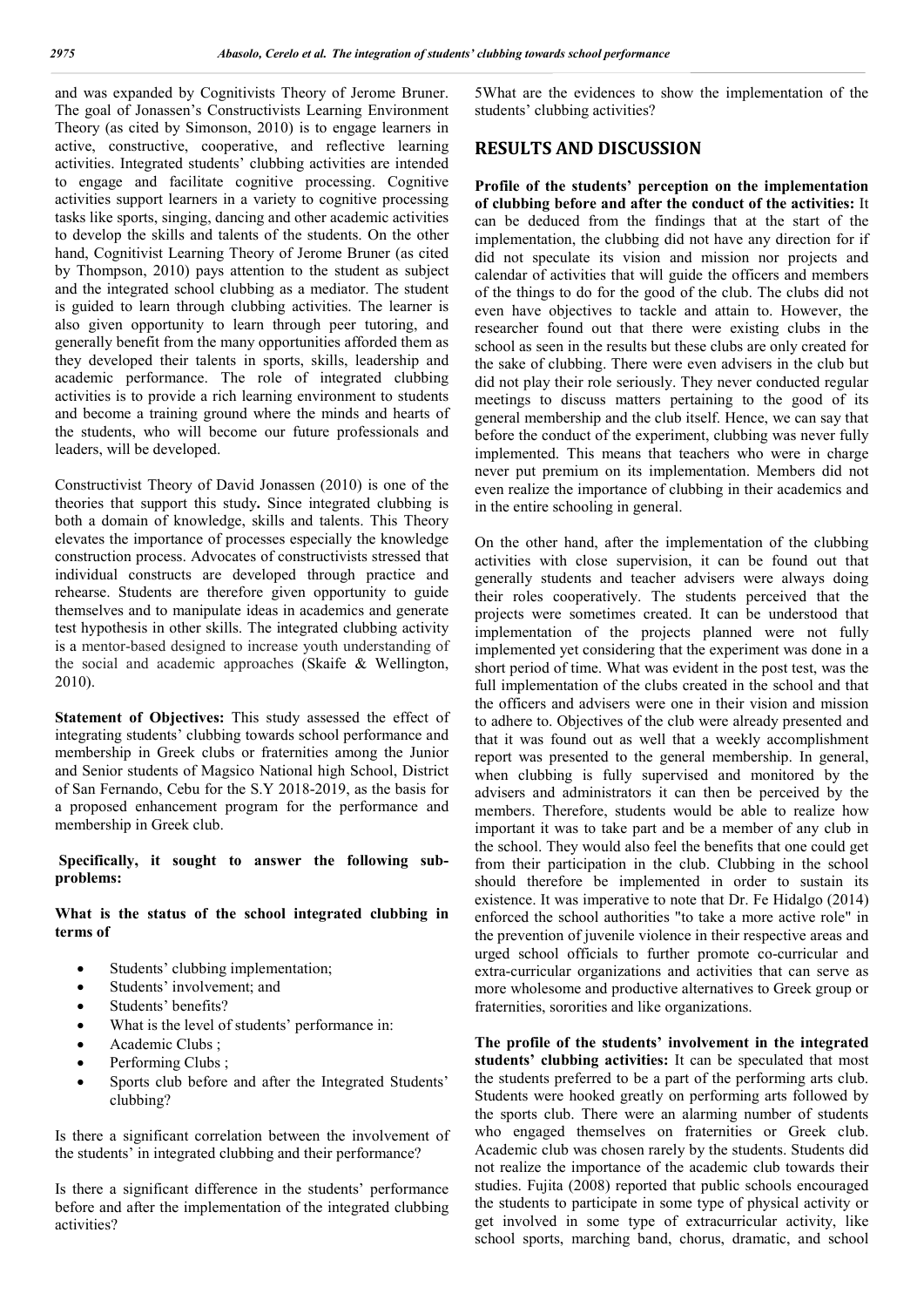clubs. It was noted that schools performing arts and sports were put at the helm and that performing arts and sports emerged to be the chosen clubs of the students. It is imperative that schools performing arts and sports should be given premium and that the schools must provide sports and arts equipment that will improve the status of the implementation of these clubs. Results of the studies conducted also revealed that students would have better academic performance regardless of their backgrounds if they were involved in extracurricular activities .The trend of the current studies examining student achievement and extracurricular activities suggest that participation has a positive impact on student achievement.

## *Profile of the students' perception on the benefits of the clubbing before and after the Conduct of the activities*

It was found out that the students' perception on clubbing was mainly on the fellow members' participation in making decisions about the things they would want to do. They would like to say something nice about the club, have more friends in the club and perceived to take of the welfare of their fellow members. While before the implementation of clubbing in school, members perceived that their participation would allow them to learn the different things in life. It would develop their life-long skills that eventually prepare them for life. It was even perceived as an opportunity for every member to be helped by the fellow members in accomplishing ones assignment, remedial classes and advance lessons. Generally, members perceived clubbing as something that would benefit only to ones' own protection from harm and bullying.

While the students' perception after the conduct of the experiment was reverted to its benefits on personal life and how it would help them achieve better performance. It was still perceived to be an avenue to gain more friends and widen ones' horizon of creating more friends in the school to improve ones' studies and academic life. It was even perceived as a way to stay out from trouble. Hence, clubbing was created in a way of helping one another in both academics and personal life. Members also realized to remain humble and be of service to others. Thinking of oneself was never a way of life from the members when being a part of the club. This would mean that clubbing was successfully implemented and that teacher advisers were successful enough to realize the club's vision, mission and objectives. Clubbing had changed to way of life among its members. These findings affirmed the notion of Gilman (2009) who said that the concept of structured extracurricular activities as a strategy for schools to build resiliency, support pro-social behavior, offer opportunities for engagement with school and related activities, and provide constructive academic performance and growth in subjective well-being.

# **Pre-test and Post Test Performance in Academics, Performing Arts, Sports and Fraternity Students**

The mean scores for the pre-test and post-test are shown in the tables below and their equivalent performance in academics, Performing Arts, Sports and Fraternity students. Table 4 reflects the Pre-test mean of the students involved on the integrated students clubbing activities. Table 4 shows that the performance in academics clubs had a mean pre-test of 84.31 with the Standard deviation of 1.899.

Performing Arts had a mean of 82.28 with the standard deviation of 3.171. Sports club and Fraternity students had a mean pre-test scores of 80.81 and 78.62 with the standard deviation of 3.071 and 1.593. These results show that the Academic clubs had the highest pre-test mean and the lowest was the students involved in Greek group or Fraternity. Looking at its. The table above presents the post-test performance of the students involved in the four clubs. It can be gleaned from the table that the most of the students involved in the academics had the greatest mean while the students involved in fraternities had the lowest mean. This implies further that activities in the academics promote more learning to the students and that there are activities in the academics club that enrich the capacity of the students to relearn and unlearn the misconceptions in the classroom. Students in the academic clubs have the opportunity to enrich their learning and that the concepts discussed in the club removed their doubts of the concepts. On the other hand, concerns among the members in fraternities are discussed in this clubbing group and that helping each other on the academics side are not the primary concern of the fraternity clubs. Benefits on camaraderie and brotherhood are the topmost objective of the fraternity and not so in academics.

The table shows whether there was a significant correlation between the involvement of the students' in integrated clubbing and their performance.

Based on the application of statistical treatment using the t-test, the t-computed value of both academic performance and students' involvement in integrated clubbing activities was 9.33 with the p- value of 0.00 at 0.05 level of significance with 46 degree of freedom and the null hypothesis was therefore rejected. This meant that the post-test result was higher than the pre-test result in both Academic performance and students' involvement in integrated clubbing activities. It implied that the integration of Students' clubbing activities was effective in relation to their performance in school. The  $21<sup>st</sup>$  century learners are motivated to learn with the clubbing activities which provide them the opportunities to develop their talents, skills, leadership, creativity, and responsibility that lead to improve their academic performance and made them equipped holistically developed Filipinos with 21<sup>st</sup> century skills.The key concepts with the integration of students' clubbing activities promote understanding which resulted to the increase of scores during the post-test. Moreover, there were many significant advantages on the integration of students' clubbing activities in school because this could provide a rich learning environment to students and become a training ground where the minds and hearts of the students, who will become our future professional and leader, will be developed.

**Significant difference in the students' performance before and after the implementation of the integrated clubbing activities:** The difference was even more impressive considering that the mean scores after the implementation of students' clubbing activities were higher than that of the scores before the implementation of clubbing activities in school. In summary, the post-test grades in all integrated clubs the improvement was larger. This can be interpreted to indicate that the ICT Integration was effective in helping the students to master the materials and perform better in the test. These results are consistent with the findings of Mann (1998), Merlinda Agang Lorenzana (2009), and others who in their research found that ICT Integration had positive effects in improving students learning.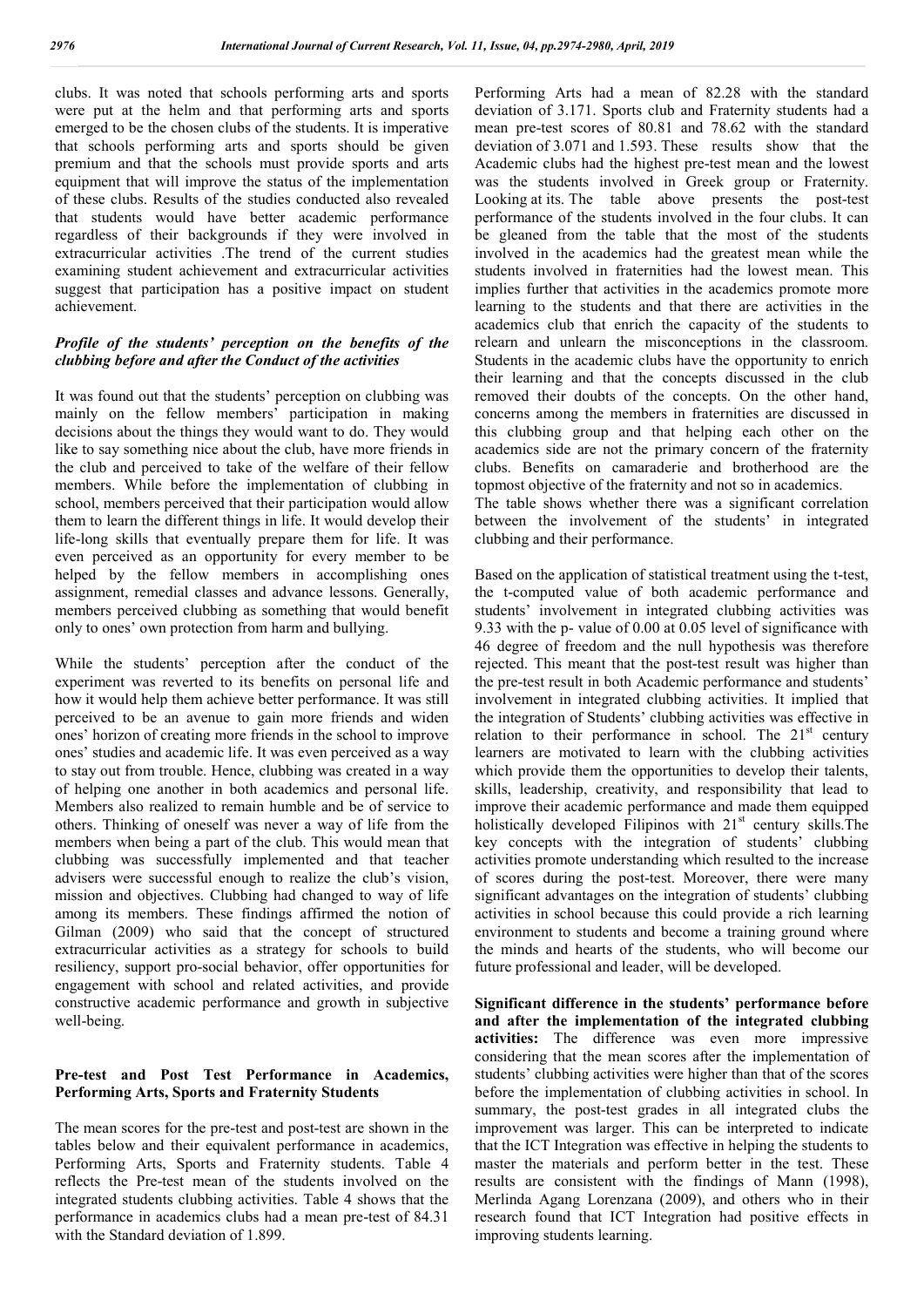#### **Table 1. Profile of the Students Perception on the Implementation of Clubbing Before and After the Conduct of the Activities**

| Indicators                                  |               | Pre-test Results |      | Post-test Results |             |      |
|---------------------------------------------|---------------|------------------|------|-------------------|-------------|------|
|                                             | Weighted Mean | Description      | Rank | Weighted Mean     | Description | Rank |
| 1. The Club conducted monthly meeting       | 14. ا         | Never            |      | 4.00              | Always      | 4.5  |
| 2. The Club creates projects                | 0.00          | Never            | 5.5  | 2.77              | Sometimes   |      |
| 3. The Club has Vision and Mission          | 1.00          | Never            | 5.5  | 4.00              | Always      | 4.5  |
| 4. The Club has calendar of activities      | 00.1          | Never            | 5.5  | 4.00              | Always      | 4.5  |
| 5. The Club has set of officers             | 1.31          | Never            |      | 4.00              | Always      | 4.5  |
| 6. The Club has adviser/leader              | l.15          | Never            |      | 4.00              | Always      | 4.5  |
| 7. The club has yearly action plan          | 1.01          | Never            | 5.5  | 4.00              | Always      | 4.5  |
| 8. The club has objectives                  | 1.02          | Never            | 5.5  | 4.00              | Always      | 4.5  |
| 9. The club has accomplishment every Friday | 00.1          | Never            | 5.5  | 4.00              | Always      | 4.5  |

Legend: Never=1.00 – 1.75; Fairly=1.76 – 2.50; Sometimes=2.52 - 3.25; Always=3.26 – 4.00

# **Table 2. This table presents the extent of participation to which students were part of**

| Variables       |           | $\%$ | Rank |
|-----------------|-----------|------|------|
| Academics       | 154       | 20%  |      |
| Performing Arts | 347       | 45%  |      |
| Sports          | 210       | 28%  |      |
| Fraternities    | 55<br>ر ر | 7%   |      |
| TOTAL           | 766       | 100% |      |

## **Table 3. Profile of the Students Perception on the Benefits of Clubbing Before and After the Conduct of the Activities**

| Indicators                                                                     |                  | Pre-test Results |      |               | Post -test Results |      |
|--------------------------------------------------------------------------------|------------------|------------------|------|---------------|--------------------|------|
|                                                                                | Weighted<br>Mean | Description      | Rank | Weighted Mean | Description        | Rank |
| 1. Somebody at the club helps me to finish my<br>assignment and projects       | 1.00             | Never            | 11.5 | 3.06          | <b>Sometimes</b>   | 9    |
| 2. The club help me to do better in school                                     | 2.88             | Sometimes        | 7    | 4.00          | Always             | 2.5  |
| 3. At the club, I have learned about the different<br>important things in life | 2.45             | Fairly           | 10   | 4.00          | Always             | 2.5  |
| 4. At the club, I get to help make decisions about<br>the things we do.        | 3.96             | Always           |      | 3.00          | <b>Sometimes</b>   | 11.5 |
| 5. At the club, we do advanced lesson/activities                               | 1.00             | Never            | 11.5 | 3.00          | Sometimes          | 11.5 |
| 6. At the club we learned to behave good<br>manners and right conduct          | 2.49             | Fairly           | 9    | 3.24          | Sometimes          | 8    |
| 7. Club officers, members and adviser help me<br>feel proud of myself          | 2.80             | <b>Sometimes</b> | 8    | 3.00          | <b>Sometimes</b>   | 11.5 |
| 8. I have many friends at the club                                             | 3.00             | <b>Sometimes</b> | 4    | 4.00          | Always             | 2.5  |
| 9. At the club I have learned to be more healthy                               | 2.92             | <b>Sometimes</b> | 6    | 3.28          | Always             | 7    |
| 10. I helped someone stay out of a fight in the<br>club                        | 3.27             | Always           | 3    | 4.00          | Always             | 2.5  |
| 11. I said something nice about someone in the<br>club                         | 3.35             | Always           | 2    | 3.78          | Always             | 6    |
| 12. At the club I took care members who are<br>younger than I am               | 3.15             | <b>Sometimes</b> | 5    | 3.90          | Always             | 5    |
| 13. I asked someone in the club to help me solve<br>a problem                  | 2.64             | <b>Sometimes</b> | 8    | 3.00          | Sometimes          | 11.5 |

#### **Table 4. Pre-test Performance in Academics, Performing Arts, Sports and Fraternity Students**

| Variables       |     | $\%$ | Mean  | <b>SD</b> | Description         | Rank |
|-----------------|-----|------|-------|-----------|---------------------|------|
| Academics       | 54ء | 20%  | 84.31 | 899.ء     | Satisfactory        |      |
| Performing Arts | 347 | 45%  | 82.28 | 3.171     | Satisfactory        |      |
| <b>Sports</b>   | 210 | 28%  | 80.81 | 3.071     | Satisfactory        |      |
| Fraternities    | 55  | 7%   | 78.62 | 1.593     | Fairly Satisfactory |      |
| <b>TOTAL</b>    | 766 | 100% | 81.51 | 4.434     |                     |      |

Legend: Did not meet expectation= 75 below; Fairly Satisfactory=75-79; Satisfactory=80-84; Very Satisfactory= 85-89; Outstanding=90-100

#### **Table 5. Post-test Performance in Academics, Performing Arts, Sports and Fraternity Students**

| Variables       |     | $\frac{0}{0}$ | Mean  | SD    | Description       | Rank |  |
|-----------------|-----|---------------|-------|-------|-------------------|------|--|
| Academics       | .54 | 20%           | 88.18 | 1.640 | Very Satisfactory |      |  |
| Performing Arts | 347 | 45%           | 85.16 | 3.227 | Very Satisfactory |      |  |
| <b>Sports</b>   | 210 | 28%           | 83.58 | 2.803 | Satisfactory      |      |  |
| Fraternities    | 55  | $7\%$         | 81.84 | 2.355 | Satisfactory      |      |  |
| <b>TOTAL</b>    | 766 | 100%          | 84.69 | 2.506 | Verv Satisfactorv |      |  |

Legend: Did not meet expectation= 75 below; Fairly Satisfactory=75-79; Satisfactory=80-84; Very Satisfactory= 85-89; Outstanding=90-100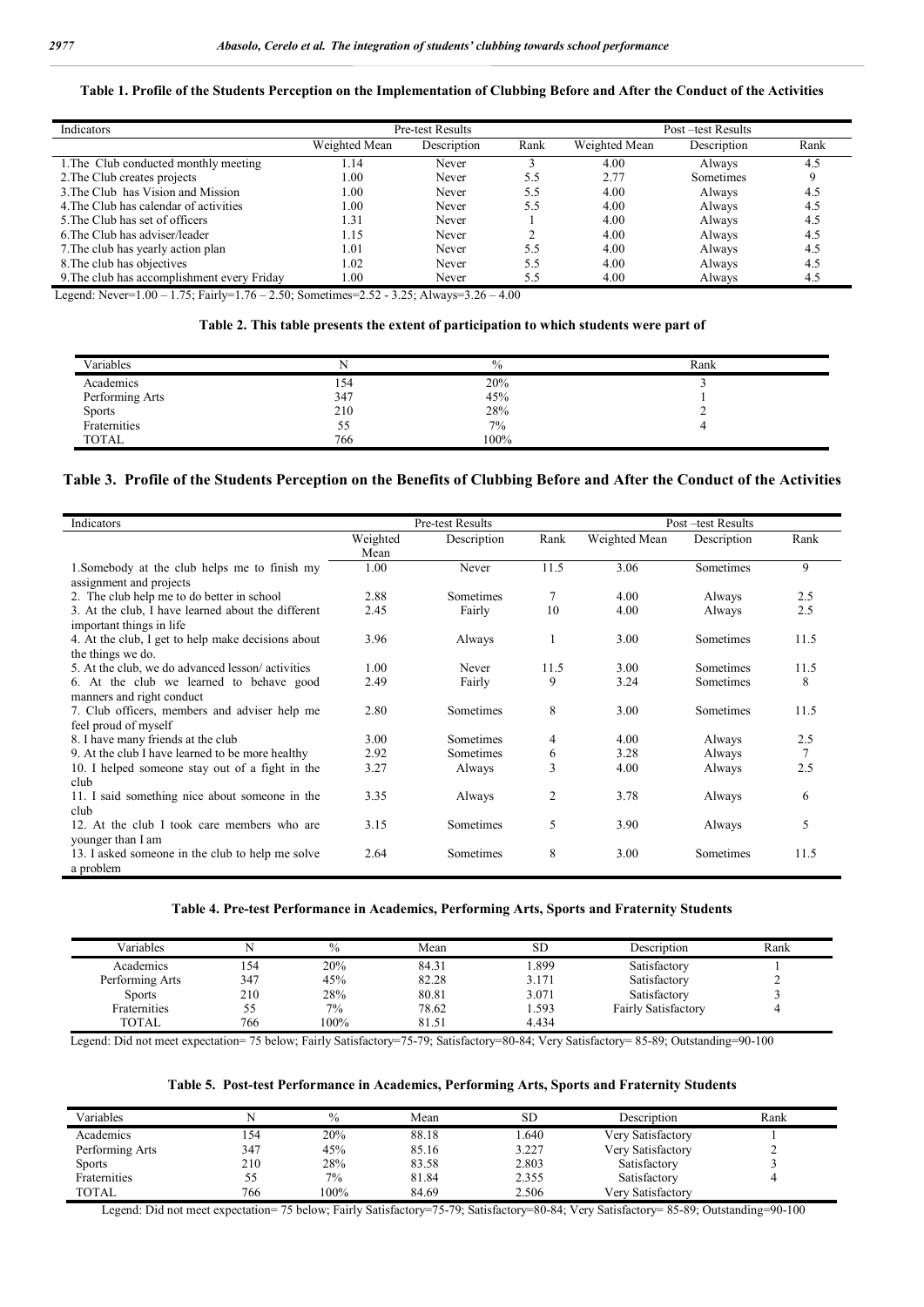#### **Table 6. Comparison of the Students' Involvement in Integrated Clubbing and their Performance**

| - -<br>ariables           | Mean                   | $\sim$ T<br>⊾ت    | t-value     | p-value   | -<br>Jecision |
|---------------------------|------------------------|-------------------|-------------|-----------|---------------|
| : Pertormance<br>Academic | 88.18                  | 1.64              |             |           |               |
| Involvement<br>Students   | $\sim$ $\sim$<br>00.IU | $\sim$<br>ر _ _ _ | $\sim$<br>ر | $_{0.00}$ | 1gnificant    |

## **Table 7. Pre-Post Mean Gain of the Indicated Variables**

| Variables       | Indicators | Mean  | <b>SD</b> | T-Value | p-value | Decision    |
|-----------------|------------|-------|-----------|---------|---------|-------------|
|                 | Pre-test   | 84.31 | .899      |         |         |             |
| Academics       | Post-test  | 88.18 | .640      | 40.88   | 0.000   | Significant |
| Performing Arts | Pre-test   | 82.28 | 3.171     |         |         |             |
|                 | Post-test  | 85.16 | 3.227     | 24.80   | 0.000   | Significant |
|                 | Pre-test   | 80.81 | 3.071     |         |         |             |
| Sport           | Post-test  | 83.58 | 2.803     | 4.81    | 0.000   | Significant |
|                 | Pre-test   | 78.62 | .593      |         |         |             |
| Fraternities    | Post-test  | 81.84 | 2.355     | 14.76   | 0.000   | Significant |

Legend: Significant if the p-value is less than the alpha value of 0.050

**Table 8. Evidences to Show the Implementation of Students' Clubbing Activities**

| Integrated Clubbing    | Grade 7 | Grade 8 | Grade 9 | Grade 10 | Grade 11 | Grade 12     | Total | $\%$  | Rank |
|------------------------|---------|---------|---------|----------|----------|--------------|-------|-------|------|
| Science Club           |         | 10      | 10      | 15       |          |              | 50    | 7%    |      |
| Math Club              |         |         |         |          |          | <sub>6</sub> | 30    | 4%    |      |
| English Club           |         |         |         |          |          |              | 31    | 4%    |      |
| Filipino Club          |         |         |         |          |          | 20           | 43    | 6%    |      |
| Dramatic Club          |         |         |         |          |          |              | 30    | 4%    |      |
| Arts Club              |         |         |         |          |          |              | 45    | 6%    |      |
| Techno Club            |         |         |         |          |          | h            | 39    | 5%    |      |
| Glee Club              |         |         |         |          |          | <sub>6</sub> | 43    | 6%    |      |
| Dance Club             | 54      | 45      | 35      | 36       | 15       | 20           | 205   | 27%   |      |
| Sports Club            | 63      | 57      | 57      | 38       | 24       |              | 250   | 33%   |      |
| Greek Club/ Fraternity | 0       |         |         | 0        |          |              |       | $0\%$ |      |
| <b>TOTAL</b>           | 156     | 158     | 142     | 124      | 88       | 98           | 766   | 100%  |      |

Some of the hands-on activities used in this study also appeared to confirm Jonassen's (2009) ideas on the Constructivist Learning Environment, where students who are directly engaged in technology have comprehension enhanced. The implication of this data is that, ICT Integration appeared to be a very promising teaching strategy for improving Physics test scores and should be used to more frequent in the classroom. Teachers would be comfortable in using these strategies, and with the use of ICT Integration through an entire year, perhaps even bigger gains in performance can be realized. Table 7 presents the evidences of the implementation of 8he students clubbing activities. It is shown in the table that majority of the students were greatly involved in the different clubbing activities. Most the students were involved in the sports club and dance club. They preferred to be with the sports club because most of them enjoyed in performing this activity. This can be validated in the vignettes uttered by the participants when asked and said that:

*"I got involved in sports because I enjoy doing the activity and besides it promotes good health."*

**Evidences to Show the Implementation of Students' Clubbing Activities:** Another participant shared his personal experience about joining in the sports club who said that:

*"Sports club develops my skills. It helps me win in the district meet. Thereby preparing me in the sports competition outside the school."*

It was revealed as well in the survey that the teacher advisers conducted monthly meeting which dished out the sentiments of the members.

There were projects created based from the objectives of the club which implemented the yearly action plan generated from the members. Participant P26 disclosed when asked about how often meetings were conducted. He said that:

*"Most of the time our teacher adviser met us every week just to monitor and evaluate our week's undertakings."*

There was also an evident of no more creation and involvement of students towards Greek group or fraternities in school after the implementation of students' clubbing activities. Participation of clubbing activity provides a venue to express personal talents while mastering challenging skills that are consistent with the larger school value system. These core values can be applied in the classroom setting, and the challenges that students might face on the field or the court, may lead into problem solving not only in the classroom, but in the student's lives on a day-to-day basis. This may allow students opportunity to express themselves and not get lost in the mix of a larger school district.

This is another reason to promote student involvement in extracurricular activities or clubbing. This affirms the findings of Eccles (2007) who said that the extracurricular programs, individual characteristics and leadership influenced the nature of the impact of participation on individuals' development. Often when an adolescent is involved in an activity, it may directly affect their peer group because of the amounts of time spent with one another. It is likely that participation in these kinds of activities influences the kinds of relationships adolescents form with adults as well as improving the perspective and connection of the school.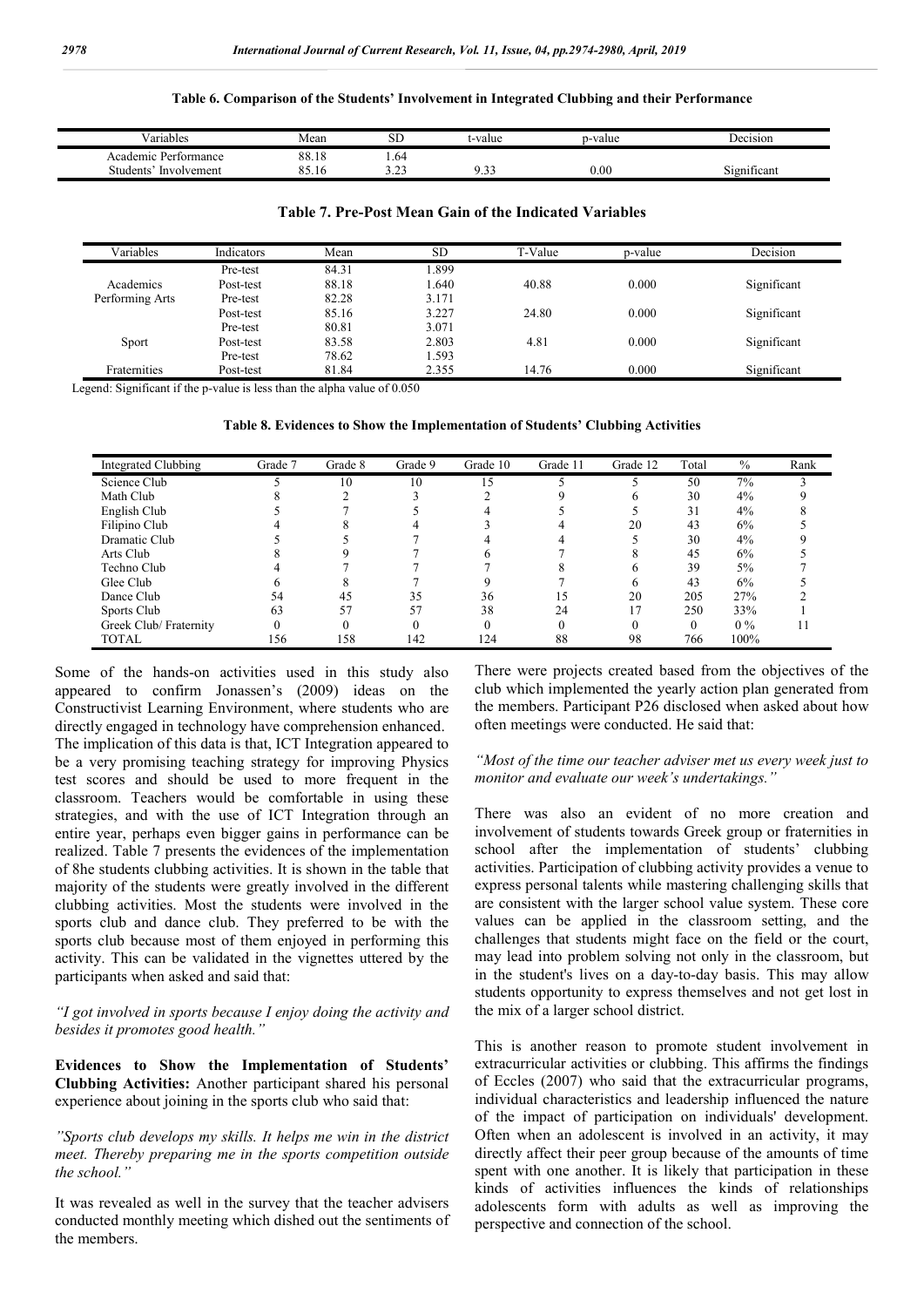## **Conclusion**

Based on the findings of the study, the performance of the students and the stopping of membership and creation of Greek groups or fraternities were effective in school using the integration of students' clubbing activities. This integration appeared to be a very promising technique for improving students' performance and their understanding of the lessons in helping the students master and develop their skills and talents in sports and other activities. School may be comfortable in using this new integration strategy, and with the use of this students' clubbing activities in school through the entire year; hence, this may help stop the creation and involvement of Greek group or fraternities and yield a better performance of students in school.

# **Recommendation**

. It is imperative that schools performing arts and sports should be given premium and that the schools must provide sports and arts equipment that will improve the status of the implementation of these clubs. Results of the studies conducted also revealed that students would have better academic performance regardless of their backgrounds if they were involved in extracurricular activities. Based on the results of the study, the researchers would like to recommend the following for the improvement of the students' academic performance and membership in Greek clubs or fraternities.

- DepEd and school administrators may continue in promoting the division memorandum no. ---which is the school clubbing activities to eliminate the creation of Greek groups or fraternities and gain better performance of students' in school.
- Encourage all the teacher advisers assigned in each club to continue support the students and equipped them with the necessary background and skills in assessing the development of the student.
- Students should engage in additional vigorous- or moderate-intensity physical activity throughout the school day through recess, dedicated classroom physical activity time, and other opportunities.
- Parents offer an additional means of frequent, immediate communication that is easy to use
- Enable parents and teachers to communicate informally and identify problems immediately
- 5.Schools could consider a longitudinal process of monitoring student participation to determine leadership skills developed through the club activities and may offer trainings for coaches and club advisers.
- 6.Community partnerships are encouraged as working together to find quality coaches, sponsors and funding for a variety of activities that the club offers which is beneficial to all students' involved.

## **Recommendations for Future Research**

For future studies, it would be worthy of consideration to look at diversity issues pertaining to participation in students' clubbing activities.

 Determine the pros and cons of integrated students clubbing activities be true for all members?

 Gender issues pertaining to outcomes for those who participated in sports or school related activities?

# **REFERENCES**

- Michael, K et.al 2016. The effects of science clubbing activities to students' achievements Secondary School Science Bulletin, 80, 23-25.
- Fujita, K. 2008. The effects of extracurricular activities on the academic performance of junior high students. Undergraduate Research Journal for the Human Sciences, 5.
- Stephens, L. J. and Schaben, L. A. 2009. The effect of interscholastic sports participation on academic achievement of middle level school activities. National Association of Secondary School Principals Bulletin, 86, 34-42.
- Silliker, S. A. 2008. The effect of extracurricular activity participation on the academic performance of male and female high school students. School Counselor, 44(4.
- Gilman, R. 2009. Structured extracurricular activities among adolescent findings and implications for school psychologists. Psychology in the Schools, 41(1), n.p.
- Brown, R. (n.d.). Extracurricular activity: How does participation encourage positive youth
- development? (Fact Sheet 99-32). Retrieved November 15,2008,from: www.unce.unr.edu/publications/ files/cy/ other/ fs9932.pd
- Eccles, J. 2007. Extracurricular activities and adolescent development. Journal of Social Issues, 59(4),865-889.
- Hollrah, R. 2008. Extracurricular Activities. Retrieved from www.public.iastate.edu/~rhetoric 105H17/rhollrah/cof.html
- Hass, D. 2007. Theories on Participation and Student<br>Achievement. Retrieved from www. Achievement. Retrieved from www. Ogilviehighschool.org
- Catterall, J. S., Chapeleau, R., and Iwanganga, N. 2007. Involvement in the arts and human development. in Champions of Change: The impact of arts on learning from http://www.artsedge.kennedy~center.org/champions1-24

# **B. Books**

- Merriam Webster Third New International Dictionary Uabridged, pg.806
- Papalia, Dianne E., Sally Wendkos Olds, Ruth Duskin Ferdman, Huan Development(2006)

#### **Theses/Articles**

- Aburahma ,Ceejay Nadeen E. et al. 2012. "The Effects of Joining School Organization on the
- Academic Performance of the Selected High School Students in Benedictine Institute of Learning".
- Pestano, Ma. Therese P. et al. 2007. "Perceptions of Students Regarding School Organizations of De
- La Salle Emillio Aduinaldo College School .
- Astudillo,Kristina Cassandra et al., 2010. "The level of Involvement of Radiologic Technology
- Students in Extra-Curricular Activities" Undergraduate Thesis De La Salle University Healthand Science Institute pg.66
- Galarpe, G.A. 2007. "Involvement in Co- Curricular and Extracurricular Activities in Relation to
- Stdents' Total Development at Cagayan Capitol College" Unpublished Doctoral Dissertation Cagayan Capitol College.